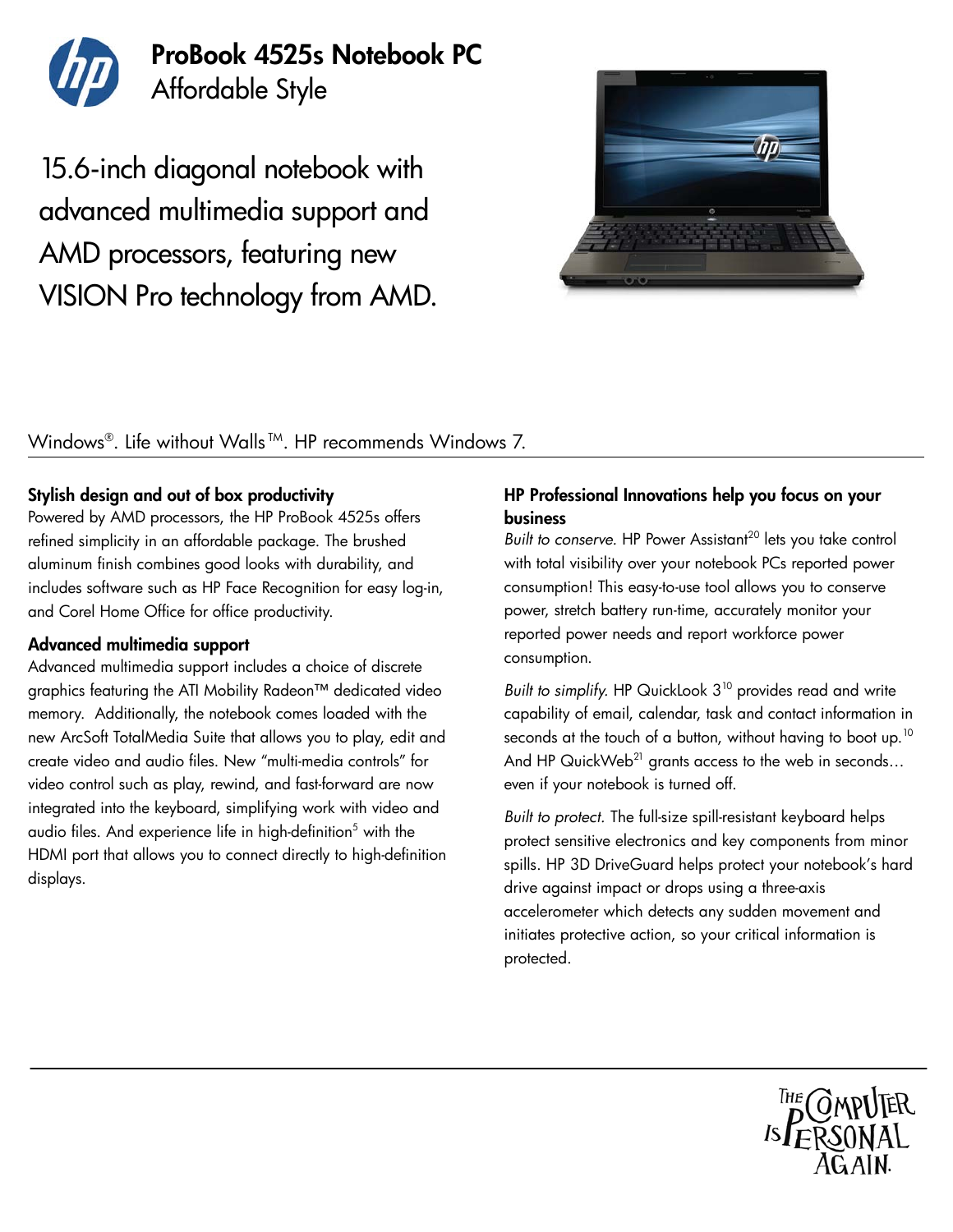

#### **SPECIFICATIONS**

| <b>Operating system</b>                 | Preinstalled:<br>Genuine Windows 7 Professional 32'<br>Genuine Windows 7 Professional 64<br>Genuine Windows 7 Home Premium 32 <sup>1</sup><br>Genuine Windows 7 Home Premium 64 <sup>1</sup><br>Genuine Windows 7 Home Basic 32 <sup>1</sup><br>Genuine Windows 7 Starter 32 <sup>1</sup><br>Genuine Windows Vista® Home Basic 32 <sup>2</sup><br>SUSE Linux Enterprise Desktop 11<br>FreeDOS<br>Certified:<br>SUSE Linux Enterprise Desktop 11                                                                                                                                                                                 |
|-----------------------------------------|---------------------------------------------------------------------------------------------------------------------------------------------------------------------------------------------------------------------------------------------------------------------------------------------------------------------------------------------------------------------------------------------------------------------------------------------------------------------------------------------------------------------------------------------------------------------------------------------------------------------------------|
| Processor <sup>3</sup>                  | AMD Phenom™ II Quad-Core Mobile Processor P940 (1.7 GHz, 2 MB L2 cache), AMD Turion™ II Dual-Core Mobile Processor P540 (2.6 GHz, 2 MB<br>L2 cache), AMD Athlon™ II Dual-Core Processor P340 (2.3 GHz, 1 MB L2 cache)                                                                                                                                                                                                                                                                                                                                                                                                           |
| <b>Chipset</b>                          | AMD RS880M UMA                                                                                                                                                                                                                                                                                                                                                                                                                                                                                                                                                                                                                  |
| Memory                                  | DDR3 PC3-8500 SDRAM (1066MHz)* or PC3-10600 SDRAM (1333MHz)* two slots supporting dual channel memory <sup>12</sup> , 2048/4096 MB SODIMMs,<br>up to 4096 MB standard and up to 8192 MB total with optional upgrade <sup>13</sup><br>* Memory speed is processor dependent                                                                                                                                                                                                                                                                                                                                                      |
| Internal Storage <sup>14</sup>          | SMART SATA II hard drive: 250/320/500 GB 7200 rpm, with HP 3D DriveGuard*<br>*Windows models only                                                                                                                                                                                                                                                                                                                                                                                                                                                                                                                               |
| <b>Removable Storage</b>                | Fixed optical drive bay: DVD+/-RW SuperMulti DL LightScribe Drive <sup>4</sup> , DVD-ROM Drive <sup>4</sup>                                                                                                                                                                                                                                                                                                                                                                                                                                                                                                                     |
| <b>Display</b>                          | 15.6-inch diagonal LED-backlit HD <sup>5</sup> anti-glare (1366 x 768)                                                                                                                                                                                                                                                                                                                                                                                                                                                                                                                                                          |
| Graphics <sup>8</sup>                   | Integrated: ATI Mobility Radeon <sup>TM</sup> HD 4250 (DirectX 10.1 capable) with up to 512 MB shared system memory (UMA) graphics controller with shared<br>video memory                                                                                                                                                                                                                                                                                                                                                                                                                                                       |
| Audio/Visual                            | High Definition Audio, stereo speakers, stereo headphone/line out, stereo microphone in, integrated digital microphone; optional integrated 2 MP<br>webcam <sup>19</sup>                                                                                                                                                                                                                                                                                                                                                                                                                                                        |
| Wireless Support <sup>6</sup>           | Broadcom 4313GN 802.11 b/g/n WiFi Adapter; Broadcom 4313GN 802.11 b/g/n 1x1 WiFi and Bluetooth™ 3.0 + High Speed (HS) Combo<br>Adapter, HP Wireless Assistant                                                                                                                                                                                                                                                                                                                                                                                                                                                                   |
| Communications <sup>15</sup>            | Realtek Ethernet (10/100/1000 NIC), optional 56K v.92 modem                                                                                                                                                                                                                                                                                                                                                                                                                                                                                                                                                                     |
| <b>Expansion Slots</b>                  | (1) ExpressCard/34 slot, Media Card Reader                                                                                                                                                                                                                                                                                                                                                                                                                                                                                                                                                                                      |
| <b>Ports and Connectors</b>             | (3) USB 2.0 ports, (1) eSATA/USB 2.0 combo port, VGA, HDMI, stereo microphone in, stereo headphone/line out, power connector, RJ-11/modem<br>(optional), RJ-45/Ethernet                                                                                                                                                                                                                                                                                                                                                                                                                                                         |
| <b>Input Device</b>                     | Full-sized, spill-resistant keyboard, ClickPad with gestures support (gestures not available for Linux or FreeDOS)                                                                                                                                                                                                                                                                                                                                                                                                                                                                                                              |
| Software                                | HP Recovery Manager (Windows 7 and Windows Vista only), HP Support Assistant, Norton Online Backup, HP QuickLook 3 <sup>10</sup> , HP QuickWeb <sup>11</sup> ,<br>HP DayStarter, HP Power Assistant <sup>20</sup> , HP SoftPaq Download Manager, ArcSoft TotalMedia Suite, Skype <sup>19</sup> , WinZip trial, Corel Home Office <sup>7</sup> , Microsoft®<br>Office 2010 Preloaded; Purchase Key*, HP Face Recognition<br>*Includes reduced functionality versions of Word and Excel. Purchase of Product Key required to activate full Office 2010 suite available at<br>participating resellers/retailers and www.office.com |
| Security                                | HP ProtectTools, Central Management for HP ProtectTools, Optional HP Fingerprint Sensor <sup>17</sup> , Device Access Manager, Enhanced Pre-Boot Security, HP<br>Spare Key <sup>21</sup> , HP Disk Sanitizer <sup>9</sup> , Drive Encryption for HP ProtectTools, Credential Manager for HP ProtectTools, File Sanitizer for HP ProtectTools <sup>9</sup> ,<br>LoJack Pro for HP ProtectTools, Kensington Lock slot, McAfee Security Solution <sup>18</sup>                                                                                                                                                                     |
| <b>Dimensions</b>                       | 1.07 (at front) x 14.6 x 9.83 in / 27.7 (at front) x 371.8 x 249.6 mm                                                                                                                                                                                                                                                                                                                                                                                                                                                                                                                                                           |
| Weight                                  | Starting at: 5.55 lb / 2.52 kg (or 5.26 lb / 2.39 kg without optical drive; weight will vary by configuration)                                                                                                                                                                                                                                                                                                                                                                                                                                                                                                                  |
| Power                                   | 6-cell (47 WHr) Lithium-Ion battery, 9-cell (93 WHr) Lithium-Ion battery (optional); 65W HP Smart AC Adapter (integrated graphics), 90W HP Smart AC<br>Adapter, HP Fast Charge <sup>16</sup> , HP Power Assistant                                                                                                                                                                                                                                                                                                                                                                                                               |
| <b>Expansion Solutions<sup>17</sup></b> | HP USB 2.0 Docking Station, HP Essential USB 2.0 Port Replicator, HP Basic Adjustable Stand                                                                                                                                                                                                                                                                                                                                                                                                                                                                                                                                     |
| <b>Warranty</b>                         | Limited 1-year warranty options available, depending on country, 1-year limited warranty on primary battery. Optional HP Care Pack Services are<br>extended service contracts which go beyond your standard warranties. For more details visit: www.hp.com/go/lookuptool.                                                                                                                                                                                                                                                                                                                                                       |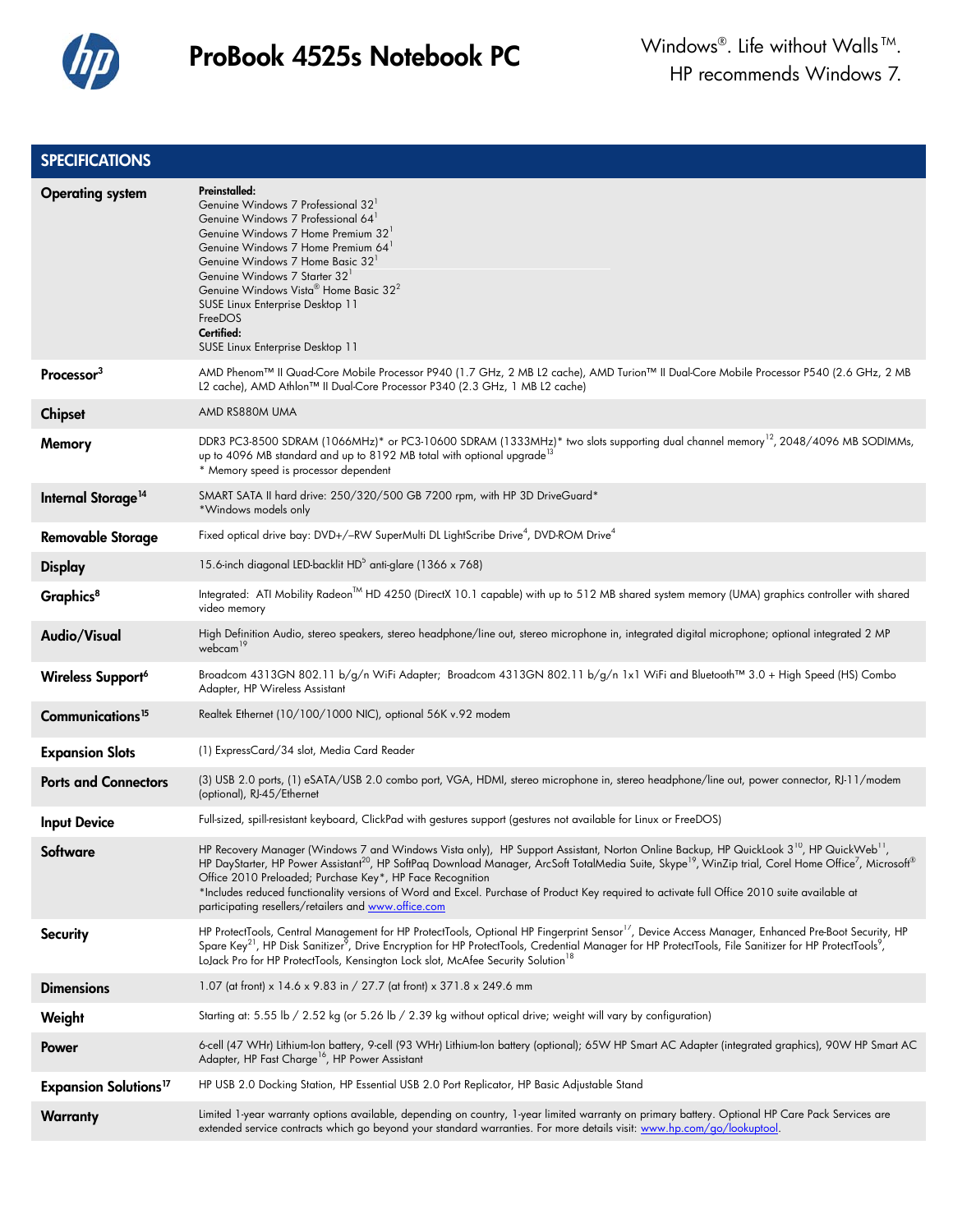

# ProBook 4525s Notebook PC Windows®. Life without Walls™.